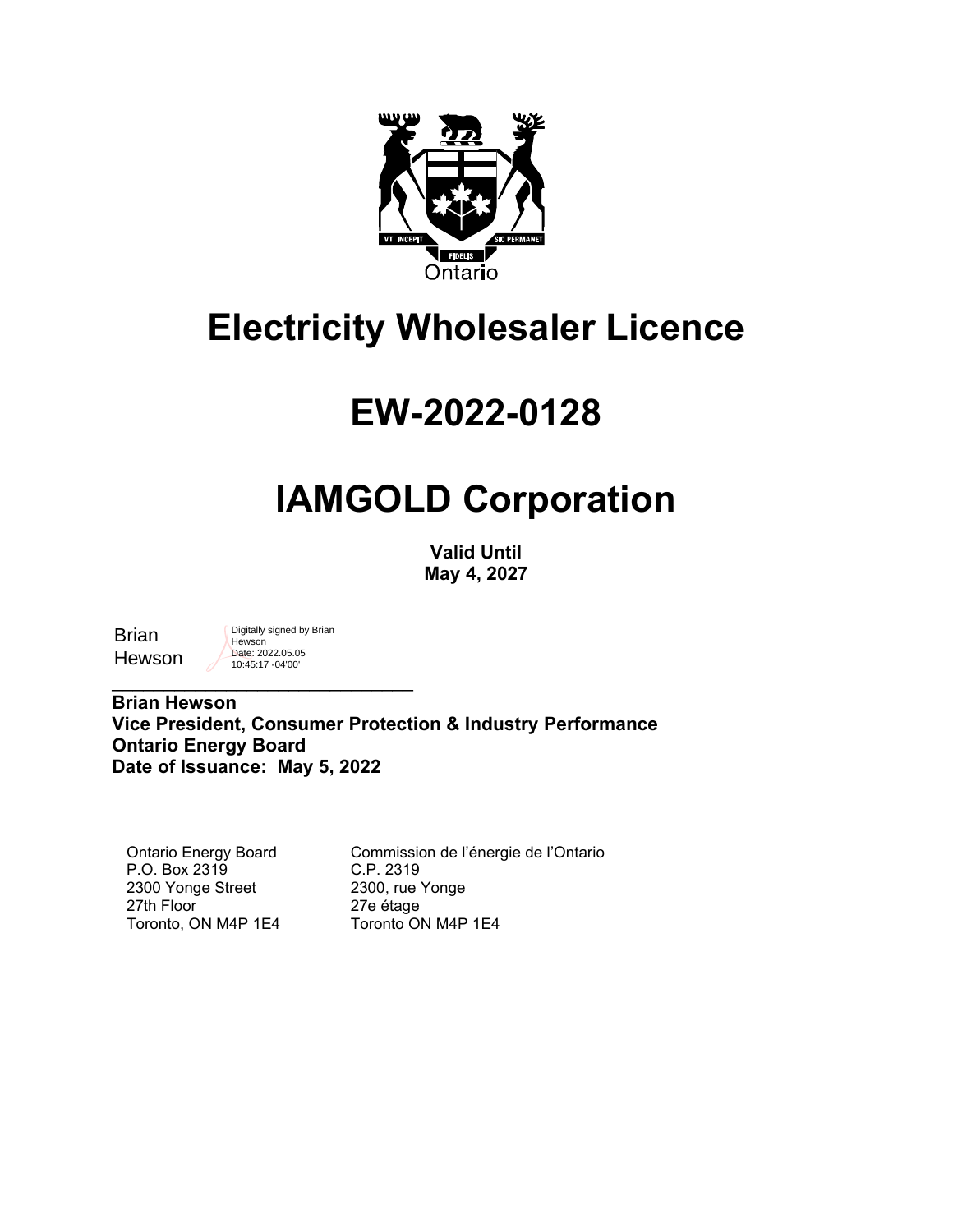| $\mathbf{1}$   |                                                                       |  |
|----------------|-----------------------------------------------------------------------|--|
| $\overline{2}$ |                                                                       |  |
| 3              |                                                                       |  |
| $\overline{4}$ | Obligation to Comply with Legislation, Regulations and Market Rules 3 |  |
| 5              |                                                                       |  |
| 6              |                                                                       |  |
| $\overline{7}$ |                                                                       |  |
| 8              |                                                                       |  |
| 9              |                                                                       |  |
|                |                                                                       |  |

**Table of Contents** 

Page No.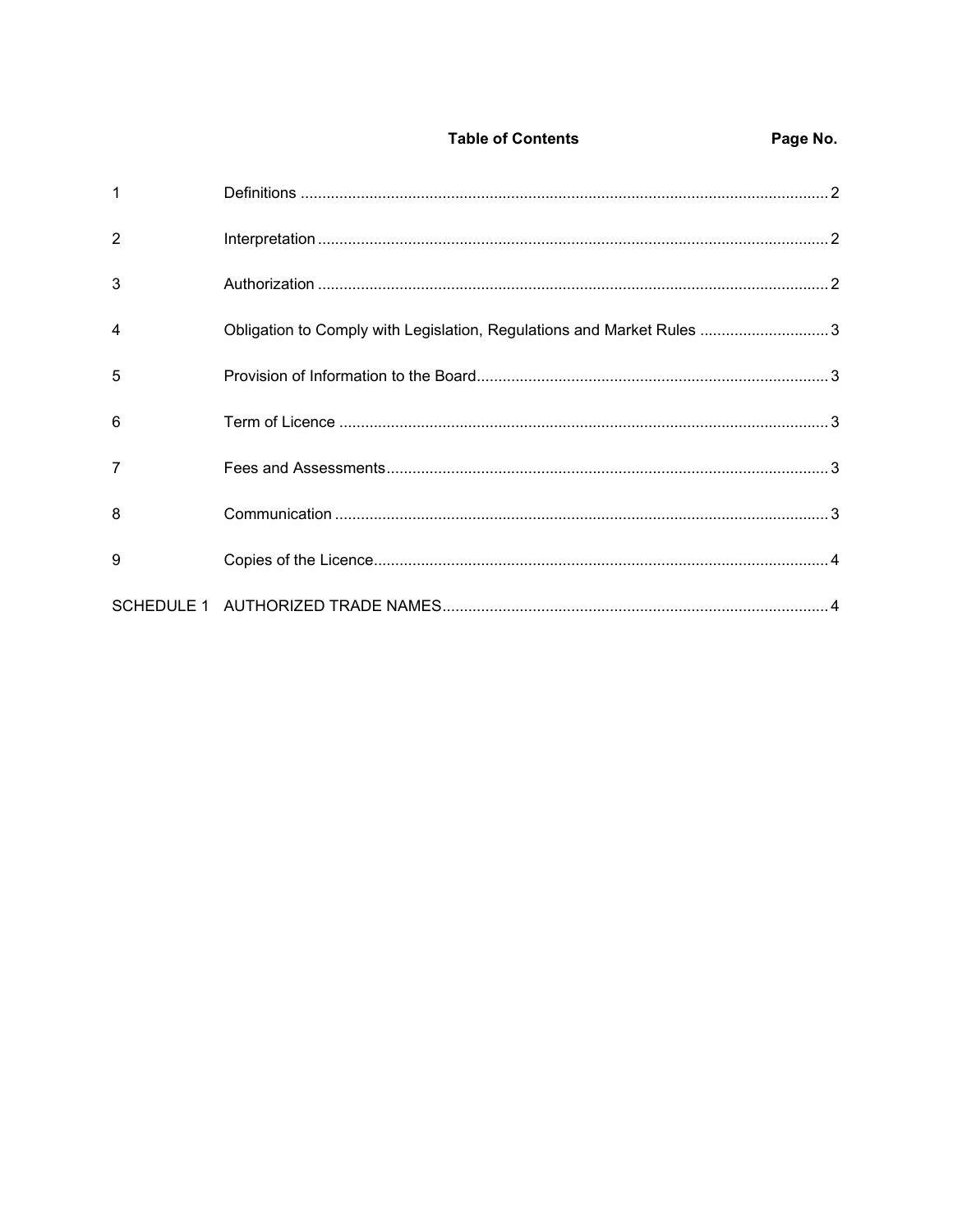### <span id="page-2-0"></span>1 **Definitions**

In this Licence:

"**Act**" means the *Ontario Energy Board Act, 1998*, S.O. 1998, c. 15, Schedule B;

"**Electricity Act**" means the *Electricity Act, 1998*, S.O. 1998, c. 15, Schedule A;

"**generation facility**" means a facility for generating electricity or providing ancillary services, other than ancillary services provided by a transmitter or distributor through the operation of a transmission or distribution system and includes any structures, equipment or other things used for that purpose;

"**Licensee**" means IAMGOLD Corporation.

"**regulation**" means a regulation made under the Act or the Electricity Act.

**"wholesaler"** means a person who purchases electricity or ancillary services in the IESOadministered markets or directly from a generator or who sells electricity or ancillary services through the IESO-administered markets or directly to another person, other than a consumer.

### <span id="page-2-1"></span>**2 Interpretation**

2.1 In this Licence words and phrases shall have the meaning ascribed to them in the Act or the Electricity Act. Words or phrases importing the singular shall include the plural and vice versa. Headings are for convenience only and shall not affect the interpretation of this Licence. Any reference to a document or a provision of a document includes an amendment or supplement to, or a replacement of, that document or that provision of that document. In the computation of time under this Licence where there is a reference to a number of days between two events, they shall be counted by excluding the day on which the first event happens and including the day on which the second event happens. Where the time for doing an act expires on a holiday, the act may be done on the next day that is not a holiday.

## <span id="page-2-2"></span>**3 Authorization**

- 3.1 The Licensee is authorized, under Part V of the Act and subject to the terms and conditions set out in this licence:
	- a) to purchase electricity or ancillary services in the IESO-administered; and
	- b) to sell electricity or ancillary services through the IESO-administered markets.
- 3.2 The Licensee is authorized to conduct business in the name under which this Licence is issued, or any trade name(s) listed in Schedule 1.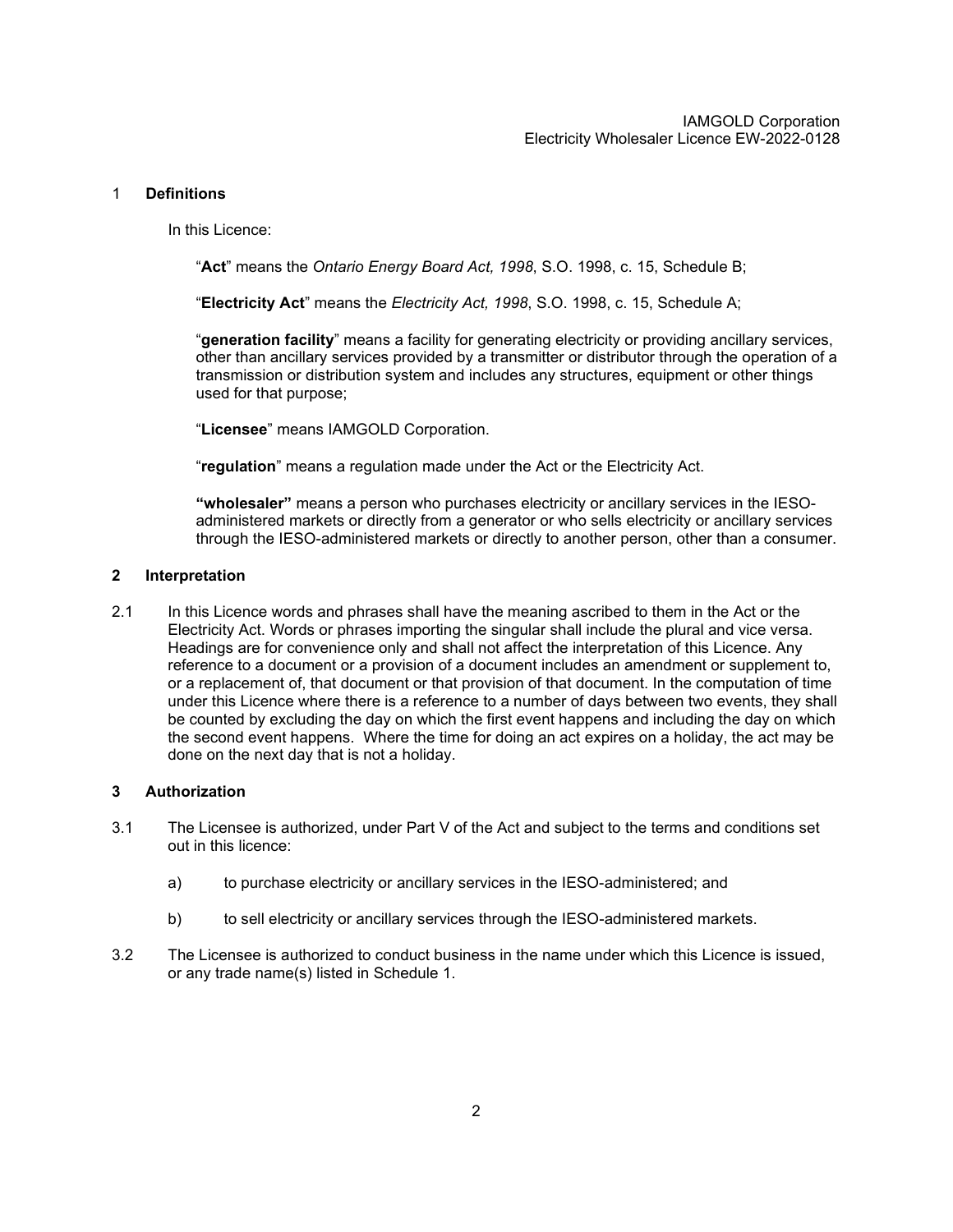### IAMGOLD Corporation Electricity Wholesaler Licence EW-2022-0128

## <span id="page-3-0"></span>**4 Obligation to Comply with Legislation, Regulations and Market Rules**

- 4.1 The Licensee shall comply with all applicable provisions of the Act and the Electricity Act, and regulations under these acts, except where the Licensee has been exempted from such compliance by regulation.
- 4.2 The Licensee shall comply with all applicable Market Rules.

## <span id="page-3-1"></span>**5 Provision of Information to the Board**

- 5.1 The Licensee shall maintain records of and provide, in the manner and form determined by the Board, such information as the Board may require from time to time.
- 5.2 Without limiting the generality of paragraph 5.1 the Licensee shall notify the Board of any material change in circumstances that adversely affects or is likely to adversely affect the business, operations or assets of the Licensee, as soon as practicable, but in any event no more than twenty (20) days past the date upon which such change occurs.

### <span id="page-3-2"></span>**6 Term of Licence**

6.1 This Licence shall take effect on May 5, 2022 and expire on May 4, 2027. The term of this Licence may be extended by the Board.

### <span id="page-3-3"></span>**7 Fees and Assessments**

7.1 The Licensee shall pay all fees charged and amounts assessed by the Board.

## <span id="page-3-4"></span>**8 Communication**

- 8.1 The Licensee shall designate a person that will act as a primary contact with the Board on matters related to this Licence. The Licensee shall notify the Board promptly should the contact details change.
- 8.2 All official communication relating to this Licence shall be in writing.
- 8.3 All written communication is to be regarded as having been given by the sender and received by the addressee:
	- a) when delivered in person to the addressee by hand, by registered mail or by courier;
	- b) ten (10) business days after the date of posting if the communication is sent by regular mail; or
	- c) when received by facsimile transmission by the addressee, according to the sender's transmission report.